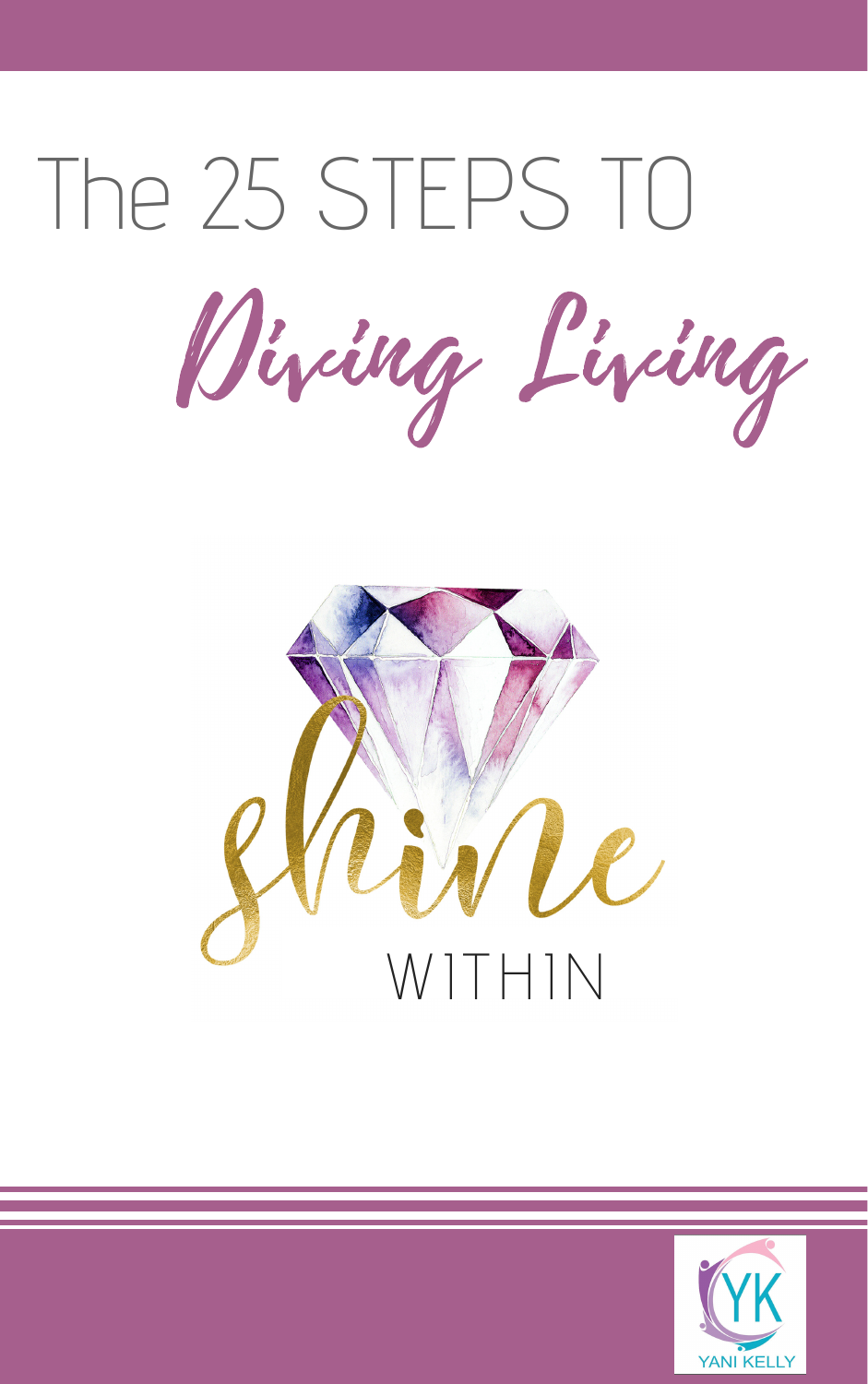1: Release and let go of unmet expectations.

- 2: Let go of any attachments, accept the outcome.
- 3: Replace expectation with appreciation.
- 4: Release and let go of any negative self talk.
- 5: Repeat daily positive affirmations.
- 6: Write daily in a gratitude journal.
- 7: Spent time each day in nature, pray, meditate.
- 8: Stay true to yourself and your life purpose.
- 9: Believe that everything its possible (I got this).
- 10: Believe in your dreams.
- 11: Stay optimistic and positive.

### 12: Live in gratitude.

- 13: Visualize daily the life you want to create.
- 14: Listen to your inner voice and act in what you hear.
- 15: Be generous and charitable.
- 16: Do things you want to do that bring you joy and

#### peace.

17: Prioritize the essential things.

# **www.yanikelly.com**